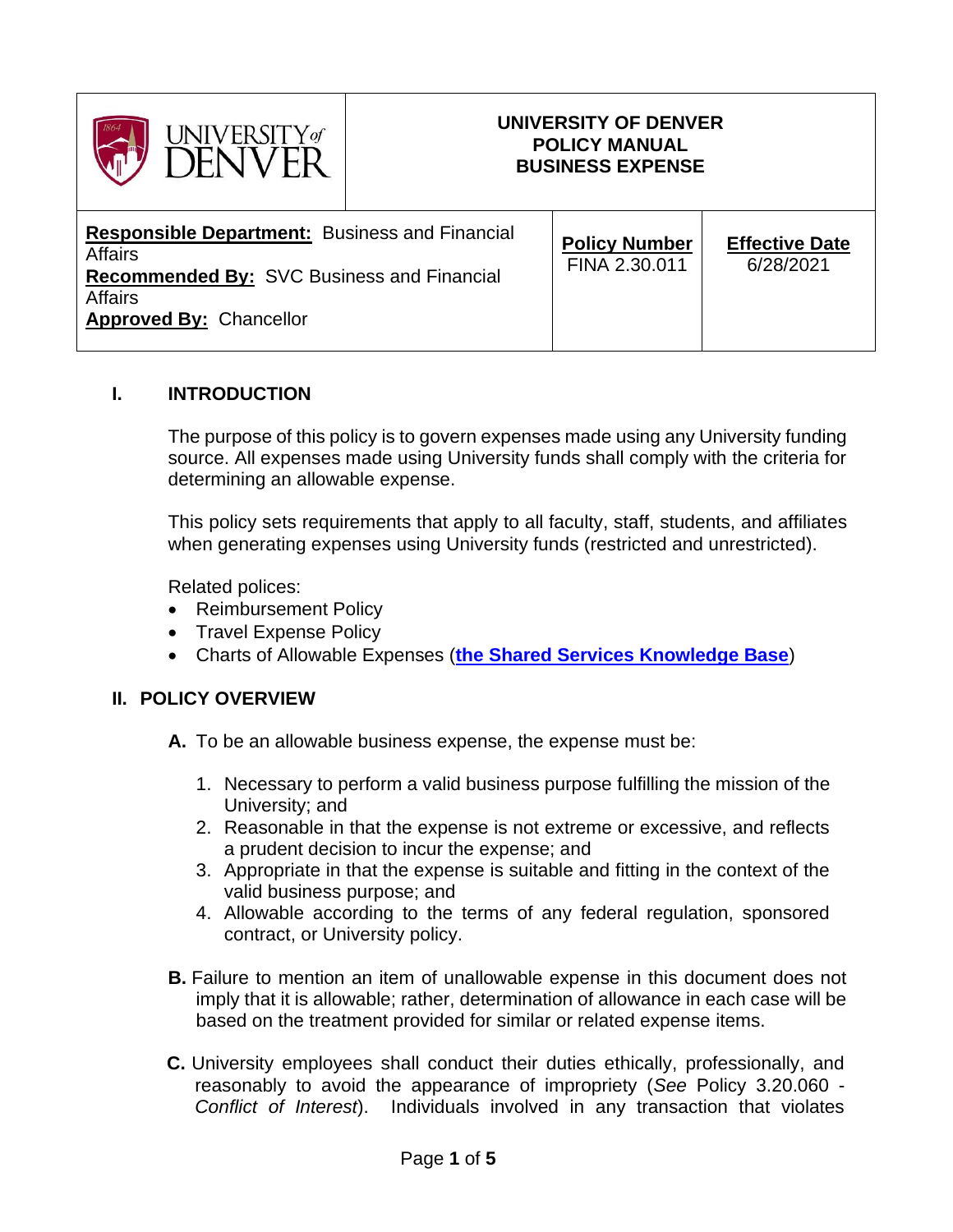University policies, laws, regulations, rules, contracts, grants, and donor restrictions will be held personally liable regardless of when the approval occurred. Departments and/or grants may impose restrictions in addition to those listed in University policies and procedures.

**D. Alcohol -**The purchase and use of alcohol places significant legal exposure on the University. Therefore, the use of alcohol for business meals and entertainment purposes should be kept to a minimum. Alcohol may never be charged to federally sponsored projects. Any meals being charged to a federal grant must have all alcohol clearly itemized on the expense report and must be charged to a non-federal funding source.

# **III. PROCESS OVERVIEW**

## **A. Documenting Expenses**

To maintain compliance with IRS regulations and the University of Denver's Accountable Plan, a statement of business purpose must be recorded for all transactions processed using University funds along with detailed receipts as required.

The business purpose statement provides a clear and concise explanation of how each transaction is necessary and beneficial to the University. To substantiate the expense, the following should be documented:

- 1. What was purchased or what services were provided;
- 2. Who the expense is for or who was in attendance (University affiliation should be included);
- 3. When and where the expense took place; and
- 4. Why the expense is reasonable and appropriate for University business.

Expense approvers are responsible and accountable for verifying the necessity and appropriateness of all business purchases.

#### **B. Receipt Requirements**

The chart below details the documentation required for business-related purchases processed using a University-issued P-Card or personal funds with a reimbursement request.

When a purchase is processed using University funds, whether via reimbursement or P-Card, the University is assuming ownership for those products or services, as well as the receipt. It is the responsibility of the individual processing the payment to obtain acceptable receipt documentation for submission when applicable. Submission of receipt documentation must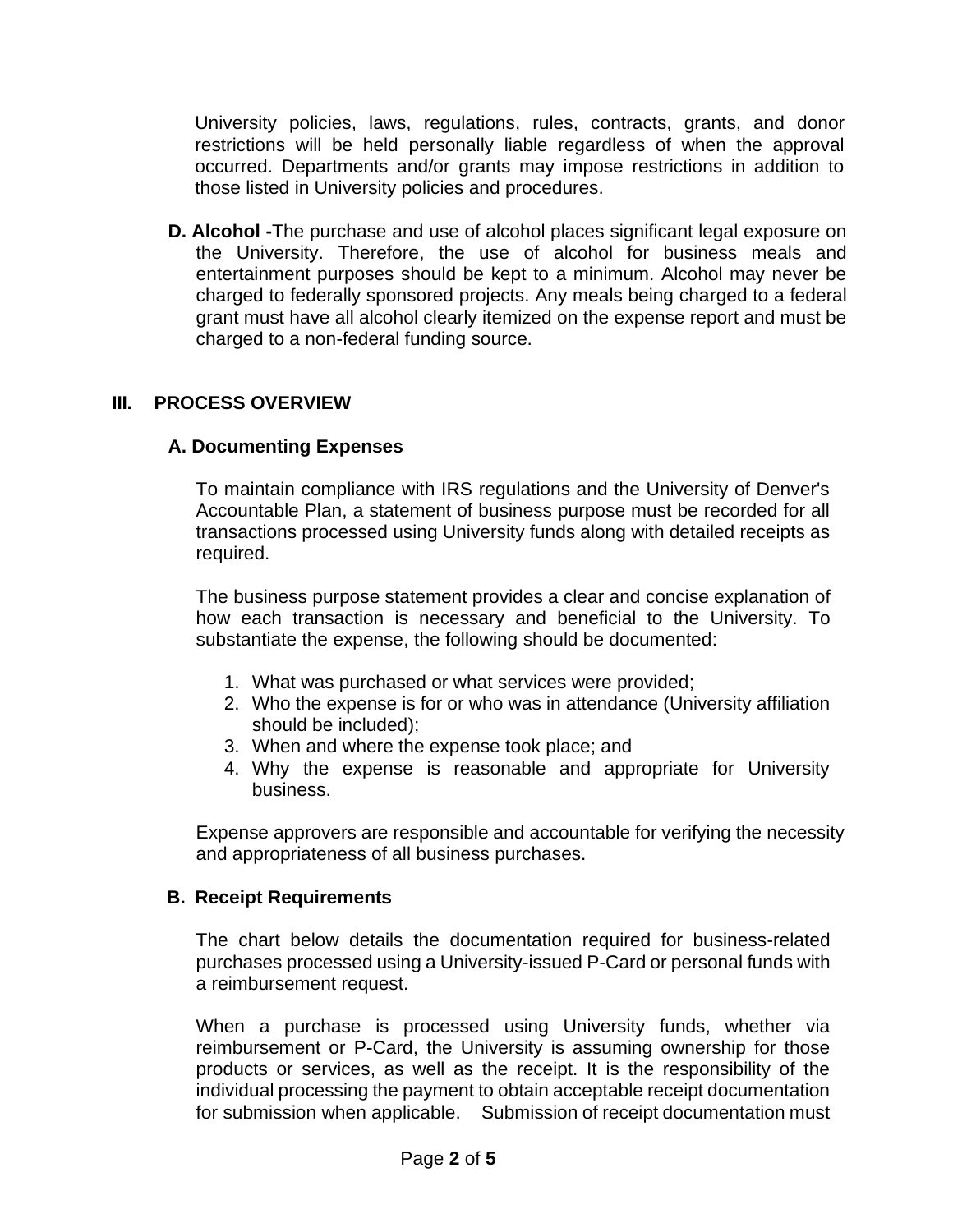satisfy the following guidelines:

| <b>Expense Type</b>                        | <b>University</b><br><b>Purchasing</b><br><b>Cards</b>                                                      | <b>Personal Funds</b> |
|--------------------------------------------|-------------------------------------------------------------------------------------------------------------|-----------------------|
| Lodging (Room<br>accommodation<br>expense) | Receipt required                                                                                            | Receipt required      |
| <b>Other Travel/Non-</b><br>Travel         | If less than \$75, no receipt is<br>required. If \$75 or more,<br>standard receipt<br>specifications apply. | Receipt required      |

The standard specifications required for all submitted receipts include:

- 1. Merchant name
- 2. Transaction date
- 3. List of items purchased or services provided (itemized receipt)
- 4. Total amount paid
- 5. Method of payment

## **C. Sales Tax**

The University reserves the right not to reimburse sales tax for a transaction that would have qualified for a sales tax exemption. Tax exemption information can be found in [the Shared Services Knowledge Base](https://dusharedservicescenter.freshdesk.com/support/solutions/articles/30000033769-tax-exemption-documents) (log-in required).

#### **D. Exceptions**

The Chancellor, the Provost, or the Senior Vice Chancellor for Business and Financial Affairs may grant exceptions to these policies on an individual basis if the exception is in the best interest of the University, is not in violation of any statute, regulation, or other law, and is consistent with all other applicable University policies and procedures.

#### **E. Allowable Expense Guidance**

With the authority of the Senior Vice Chancellor of Business and Financial Affairs, Shared Services maintains a chart of allowable expenses in [the Shared](https://dusharedservicescenter.freshdesk.com/support/solutions/30000035270)  [Services Knowledge Base.](https://dusharedservicescenter.freshdesk.com/support/solutions/30000035270)

## **IV. GIFTS**

Employees are expected to be good stewards in verifying the following for all gift purchases: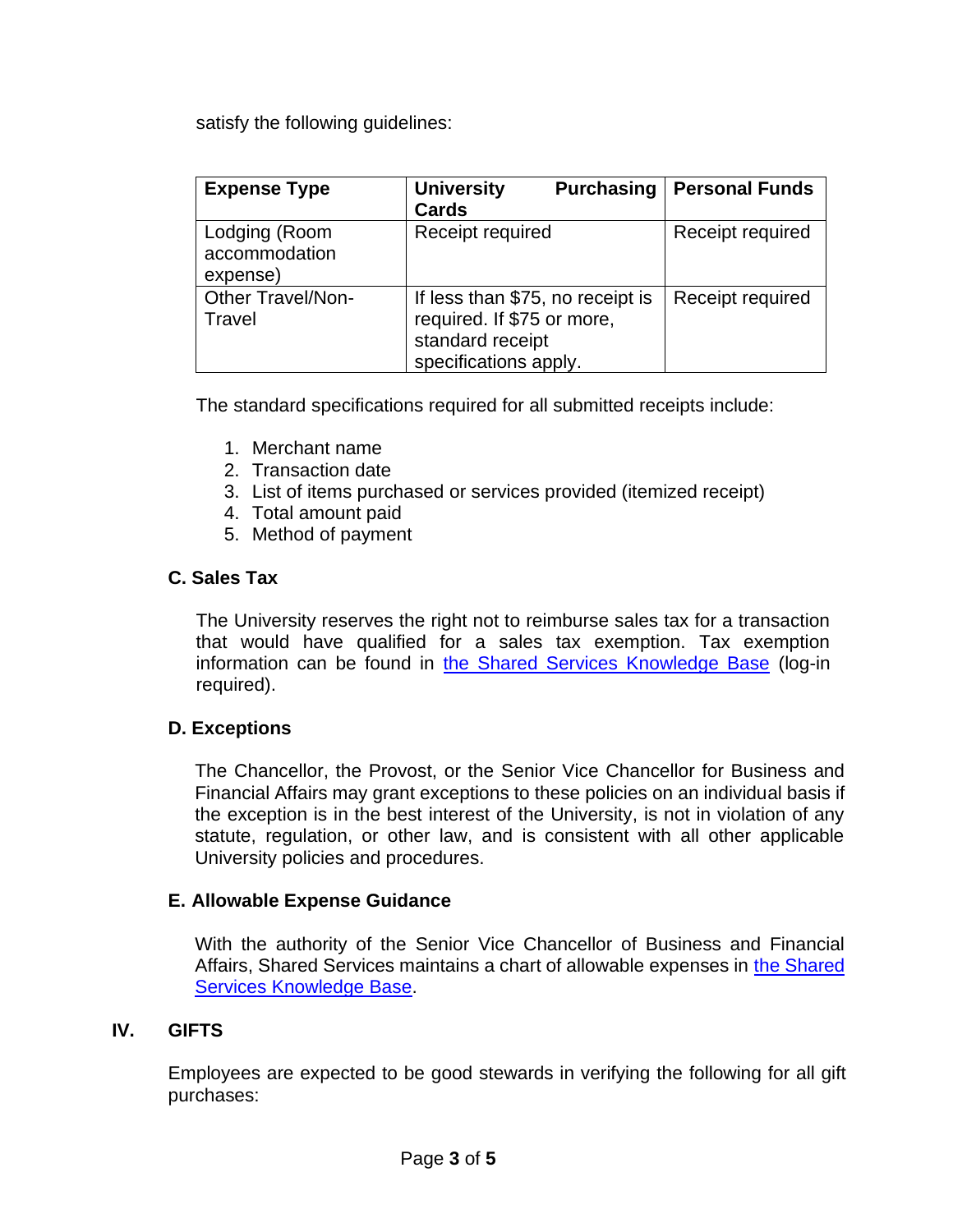- Infrequency
- Appropriate usage of unit resources
- Appropriateness from an internal or external audit standpoint (not excessive)
- Benefit to the University

All gifts to employees purchased with University funds are subject to tax in accordance with federal tax laws and regulations. Gifts in the form of gift cards and gift certificates are allowed, but are always taxable and must always be reported to Payroll Services on a Taxable Gift Documentation Form regardless of the dollar value. All non-cash gifts over a \$100 value must also be reported to Payroll Services on a Taxable Gift Documentation Form in [the Shared Services Knowledge Base.](https://dusharedservicescenter.freshdesk.com/support/solutions/articles/30000034690-taxable-gift-form)

Gifts to non-employees that exceed \$600 in one calendar year or gifts that are provided on a repetitive/routine basis are taxable to the recipient and must be reported to the Payments Team in Shared Services. To ensure proper reporting, the gift documentation must include a completed W-9 form, as well as an acknowledgement from the recipient that the gift was received.

# **V. DEFINITIONS**

- **A. Affiliate** Any party acting on behalf of the University, such as contractors, consultants, volunteers, alum, donors, etc.
- **B. Authorized Approver** The individual responsible for ensuring that each transaction is completed in accordance with the appropriate policies and procedures and that each transaction is appropriate in terms of scale, budget, and relation to the mission and goals of the unit and the University.

A transaction Authorized Approver cannot report to a transaction Requestor; nor can a transaction Authorized Approver also be the transaction Requestor. In the case of a Dean or Director as the requestor, the Authorized Approver must be the Dean or Director's supervisor.

- **C. Gift**  Cash/non-cash item as a gesture of goodwill, appreciation, or in connection with a holiday season or some other purpose not specifically related to a regular job performance.
- **D. Original Receipt -** The original merchant receipt or invoice issued by the supplier or service provider to document and substantiate the business transaction. A digital image of the original receipt is allowable if it is legible; once the digital image has been attached to the expense report, the paper receipt must be destroyed.
- **E. University Funds** Includes all funds controlled or administered by the University of Denver. This includes, but is not limited to, base operating budget funds, endowment funds, gift funds, grant funds, investment funds, etc.